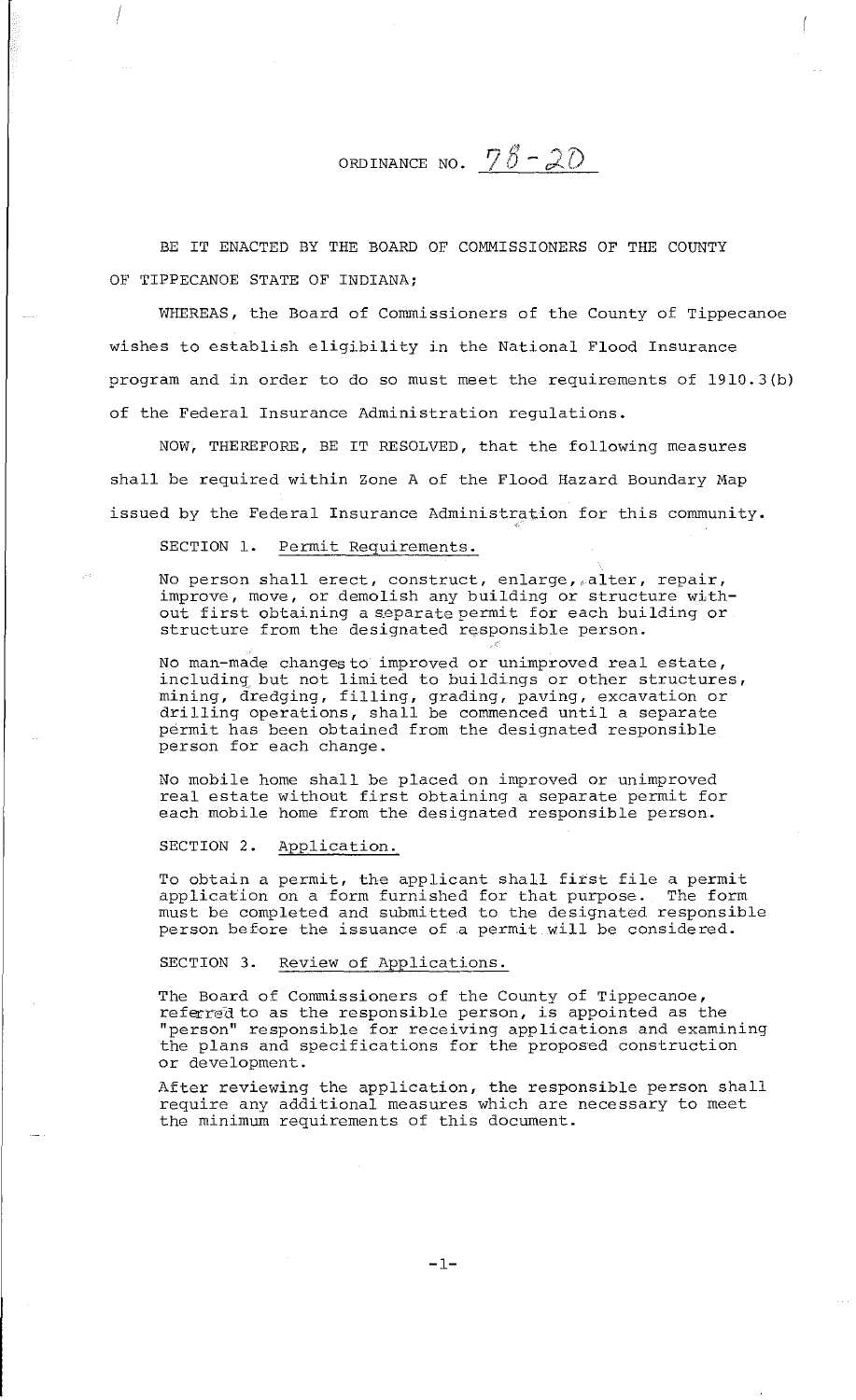### SECTION 4.

The responsible person shall review proposed development to assure that all necessary permits have been received from those governmental agencies from which approval is required by Federal or State law, including Section 404 of the Federal Water Pollution Control Act Amendments of 1972, 33 U.S.C. 1334.

## SECTION 5.

The responsible person shall review all permit applications to determine whether proposed building sites will be reasonably safe from flooding. If a proposed building site is in a floodprone area, all new construction and substantial improvements (including the placement of prefabricated buildings and mobile homes) shall: (i) be designed (or modified) and adequately anchored to prevent flotation, collapse, or lateral movement of the structure, (ii) be constructed with materials and utility equipment resistant to flood damage and (iii) be constructed by methods and practices that minimize flood damage;

#### SECTION 6.

The responsible person shall review subdivision proposals and other proposed new development to determine whether such proposals will be reasonably safe from flooding. If a subdivision proposal or other proposed new development is in a flood-prone area, any such proposals shall be reviewed to assure that (i) all such proposals are consistent with the need to minimize flood damage within the flood-prone area, (ii) all public utilities and facilities, such as sewer, gas, electrical and water systems are located and constructed to efroch the and water by semblare flood can constrable to the minimize or eliminate flood damage, and (iii) adequate drainage is provided to reduce exposure to flood hazards;

## SECTION 7.

The responsible person shall require within flood-prone areas new and replacement water supply systems to be designed to minimize or eliminate infiltration of flood waters into the systems.

SECTION 8. The responsible person shall require within flood-prone areas (i) new and replacement sanitary sewage systems to be designed to minimize or eliminate infiltration of flood waters into the systems and discharges from the systems into flood waters and (ii) on-site waste disposal systems inco froca where and (ii) on site where more contamination from them during flooding.

#### SECTION 9.

The responsible person shall require that all subdivision Proposals and other proposed new developments greater than 50 lots or 5 acres, whichever is the lesser, include within such proposals base flood elevation data•.

 $\frac{1}{2}$ ,  $\frac{1}{2}$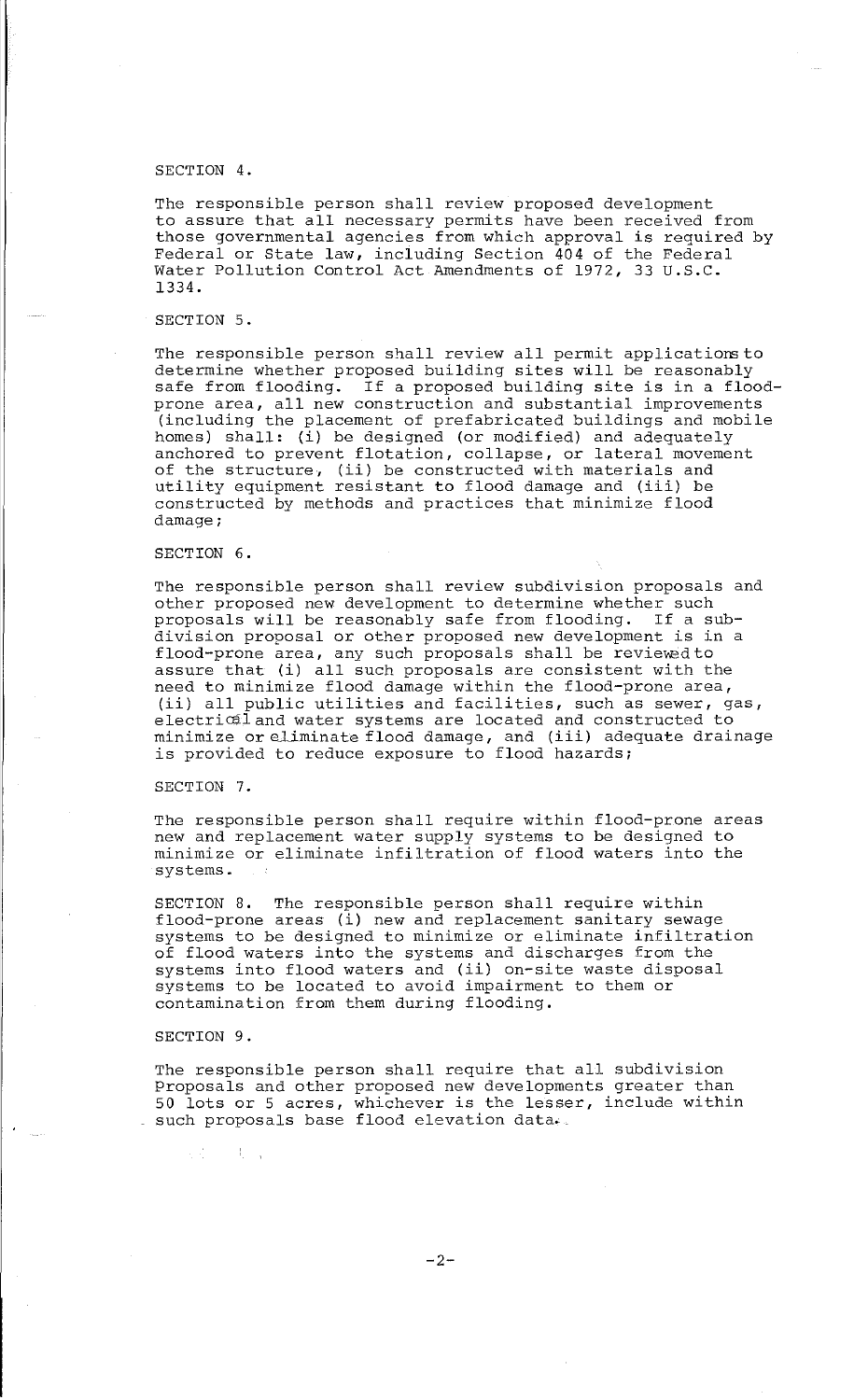## SECTION 10.

The responsible person shall obtain, review, and reasonably utilize any base flood elevation data available from a Federal, State, or other source, until such other data has been provided by the Administrator, as criteria for been provided by the huministrator, as criteria for<br>requiring that (i) all new construction and substantial improvements of residential structures have the lowest floor (including basement) elevated to or above the base flood leve1 and (ii) all new construction and substantial improvements of nonresidential structures have the lowest floor (including basement) elevated or floodproofed to or above the base flood level ..

SECTION 11.

For the purpose of the determination of applicable flood insurance risk premium rates within Zone A on a community's FHBM, the responsible person shall (i) obtain, or require the applicant to furnish, the elevation (in relation to mean sea level) of the lowest habitable floor (including basement) of all new or substantially improved structures, and whether or not such structures contain a basement, (ii) obtain, or require the applicant to furnish, if the structure has been floodproofed, the elevation (in relation to mean<br>seal level) to which the structure was floodproofed, and level) to which the structure was floodproofed, and (iii) maintain a record of all such information.

SECTION 12.

The responsible person shall notify, in riverine situations, adjacent communities and the State Coordinating Office prior to any alteration or relocation of a watercourse, and submit copies of such notifications to the Federal Insurance Administration;

SECTION 13. The responsible person shall assure that the flood carrying capacity within the altered relocated portion of any watercourse is maintained.

# SECTION 14.

The responsible person shall require that all mobile homes to be placed within Zone A on the community's flood Hazard Boundary Map shall be anchored to resist flotation, collapse, or lateral movement by providing over-the-top and frame ties to ground anchors. Specific requirements shall be that (i) over-the-top ties be provided at each of the four corners of the mobile home, with two additional ties per side at intermediate locations and mobile homes less than 50 feet long requiring one additional tie per side; (ii) frame ties be provided at each corner of the home with five additional ties per side at intermediate points and mobile homes less than 50 feet long requiring four additional ties per side; (iii) all components of the anchoring system be capable of carrying a force of 4,800 pounds; and (iv) any additions to the mobile home be similarly anchored;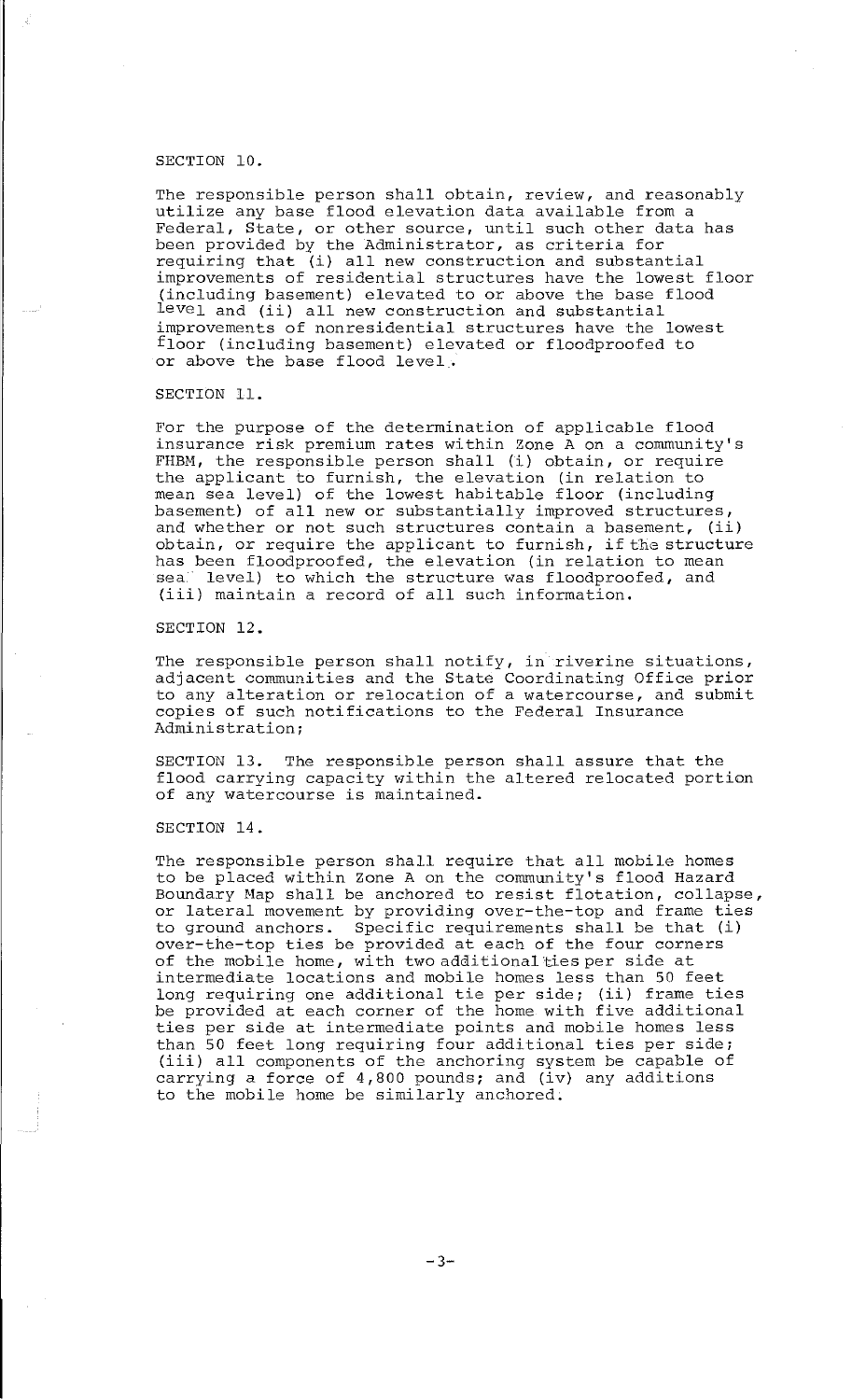#### SECTION 15.

The Flood Hazard Boundary Map issued by the Federal Insurance Administration for this community, dated with<br>Panel Numbers , and any officially published , and any officially published revisions to this map, is adopted as the official map for the enforcement of this document. Zone A on this map delineates the area within which the requirements of this document will be enforced.

## SECTION 16. Definitions.

Unless specifically defined below, words or phrases used in this document shall be interpreted so as to give them the same meaning as they have in common usage and so as to give this document its most reasonable application.

"Base flood" means the flood having a one percent change of being equallyed or exceeded in any given year.

"Development" means any man-made change to improved or unimproved real estate, including but not limited to buildings or other structures, mining, dredging, filling, grading, paving, excavation or drilling operations.

"Flood" means a general and temporary condition of partial or complete inundation of normally dry land areas from:

1. The overflow of inland or tidal waters.

2. The unusual and rapid accumulation or runoff of surface waters from any source.

"Flood plain" or "flood-prone area" means and land area suscepible to being inundated by water from any source (see definition of "flood").

"Floodproofing" means any combination of structural and non-structural additions, changes, or adjustments to structures which reduce or eliminate flood damage to real estate or improved real property, water and sanitary facilities, structures and their contents.

"Habitable floor" means any floor usable for living purposes, which includes working, sleeping, eating, cooking or recreation, or a combination thereof. A floor used only for storage purposes is not a "habitable floor''.

"Mobile home" means a structure, transportable in one or morte nome means a scrascare, cramsportance in one of designed to be used with or without a permanent foundation when connected to the required utilities. It does not include recreational vehicles or travel trailers. The term includes but it is not limited to, the definition of "mobile home" as set forth in the regluations governing the Mobile Home Safety and Construction Standards Program (24 CFR 3282.7(a).

"Person" includes any individual or group of individuals, corponation, partnership, association, or any other entity, including State and local governments and agencies.